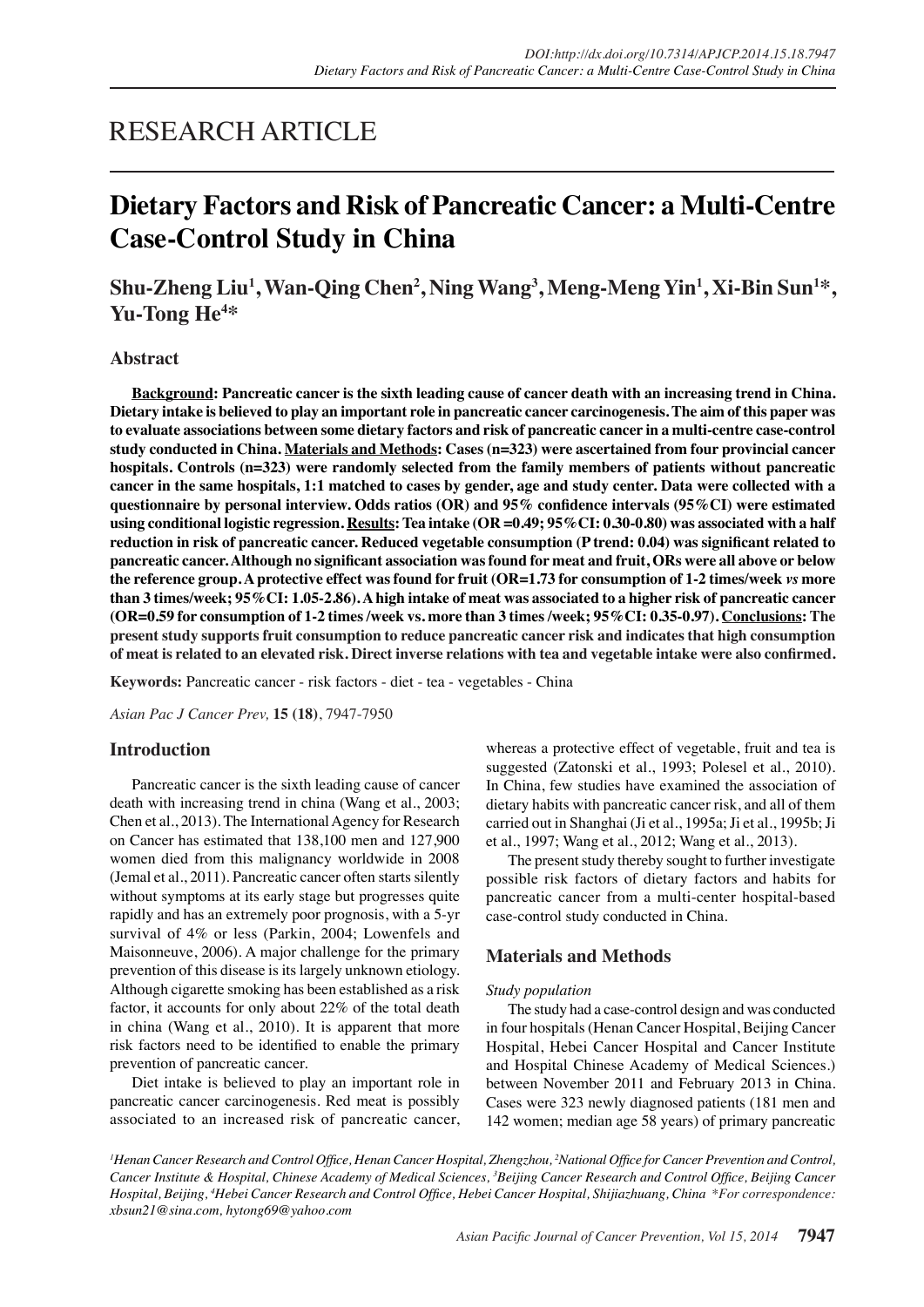#### *Shu-Zheng Liu et al*

cancer, diagnosed no longer than 1 year before the interview. Histological confirmed neuro-endocrine tumors of the pancreas were excluded from the present study. 323 Controls (181 men and 142 women; median age 58 years) were randomly selected from the family members of the patients with no diagnosis of pancreatic cancer in the same hospital. They were 1:1 matched to cases by gender, age and study center. Less than 5% of cases and controls approached refused to participate.

#### *Data collection*

The study was approved by every hospital ethical committee. Before the interview, written, informed consent was obtained from all cases and controls. All participants were interviewed in person with a structured questionnaire during their hospital stay. The questionnaire included information on demographics, socioeconomics, personal medical history, selected lifestyle habits (e.g. tobacco smoking, alcohol drinking), food intake (kind and frequency), family history of cancer and, for women, menstrual and reproductive factors.

#### *Statistical analysis*

Odds ratios (OR) and the corresponding 95% confidence intervals (CI) for beverage and food intakes were calculated by means of logistic regression models conditioned on centre, sex, and age, and additional adjusted for possible confounders. The confounders initially adjusted in the regression models include ethnic group (Han and other), education (three levels), body mass index (two levels), cigarette smoking (no, yes), and Self-reported history of diabetes (no, yes). Ethnic group, education, body mass index was dropped from the final models because they did not substantively alter ORs (i.e.,  $<10\%$ ).

Food groups were entered in the model based on frequency intake weekly. Considering frequency intake of food, the group (less than 1 times/week) was defined as the reference group for pickled foods, fried foods, bacon, fish, peanut, milk and bean. And the group (more than 3 times / week) was defined as the reference group for egg, meat, vegetable and fruits. The test for trend was based on the likelihood-ratio test between the models with and without linear terms for each variable of interest.

All analyses were performed using SPSS software (version 11.0), and a P-value of less than 0.05 was considered statistically significant.

#### **Results**

Table 1 reports matching variables and baseline characteristics for cases and controls. The majority of study subjects were male  $(56.0\%)$ . The mean age  $(\pm$ standard deviation) of patients was 58.7±11.2 years and 58.0±11.2 years for controls. A direct association with pancreatic cancer emerged for tobacco smoking  $(OR=1.50; 95\%CI=1.01-2.24)$  and self-reported history of diabetes (OR=2.69; 95%CI=1.51-4.77). Whereas the ethnic group, education and body mass index were not statistically different between cases and controls.

Table 2 shows the risks of pancreatic cancer in relation

to beverage. Alcohol and coffee were not related to pancreatic cancer. A nearly half risk of pancreatic cancer was reduced for tea drinking. An additional adjustment for cigarette smoking and diabetes did not materially alter the result above.

Table 3 shows the risk of pancreatic cancer according to consumption of foods. The association between pickled and fried foods and pancreatic cancer disappeared after further adjustment of cigarette smoking and diabetes. Reduced vegetable consumption was directly associated to pancreatic cancer risk (*P* trend: 0.04). No significant association was found for bacon, milk, meat, peanut, egg and fruit, but ORs were above or below the reference group for all levels of consumption of these foods. The protective effect was found for peanut (OR=0.56 for consumption of 1-2 times /week *vs* less than 1 times /week; 95%CI: 0.34- 0.93) and fruit (OR=1.73 for consumption of 1-2 times /

**Table 1. Characteristics of 323 Cases and 323 Controls in a Hospital-based Case-control Study of Pancreatic Cancer in China**

|                                                                 |                           | Case <sup>a</sup> |      | Control <sup>a</sup> | OR(95% $CI$ <sup>b</sup> |  |  |  |  |
|-----------------------------------------------------------------|---------------------------|-------------------|------|----------------------|--------------------------|--|--|--|--|
|                                                                 | N                         | $(\%)$            | N    | $(\%)$               |                          |  |  |  |  |
| Centre Cancer Hospital                                          |                           |                   |      |                      |                          |  |  |  |  |
| Henan                                                           | 110                       | (34.1)            | 110  | (34.1)               |                          |  |  |  |  |
| Beijing                                                         | 105                       | (32.5)            | 105  | (32.5)               |                          |  |  |  |  |
| Hebei                                                           | 73                        | (22.6)            | 73   | (22.6)               |                          |  |  |  |  |
| Cancer Institute & Hospital Chinese Academy of Medical Sciences |                           |                   |      |                      |                          |  |  |  |  |
| Sex                                                             | 35                        | (10.8)            | 35   | (10.8)               |                          |  |  |  |  |
| Male                                                            | 181                       | (56.0)            | 181  | (56.0)               |                          |  |  |  |  |
| Female                                                          | 142                       | (44.0)            | 142  | (44.0)               |                          |  |  |  |  |
| $Age(years)^c$                                                  | 58.7                      | (11.2)            | 58.0 | (11.2)               |                          |  |  |  |  |
| Ethnic group                                                    |                           |                   |      |                      |                          |  |  |  |  |
| Han                                                             | 312                       | (96.6)            | 314  | (97.2)               | 1.00 (reference)         |  |  |  |  |
| Other                                                           | 9                         | (2.8)             | 9    | (2.8)                | $1.22(0.51 - 2.95)$      |  |  |  |  |
| Education(years)                                                |                           |                   |      |                      |                          |  |  |  |  |
| -6                                                              | 76                        | (25.0)            | 75   | (23.7)               | 1.00 (reference)         |  |  |  |  |
| $6 - 12$                                                        | 111                       | (36.5)            | 118  | (37.2)               | $0.91(0.57 - 1.46)$      |  |  |  |  |
| >12                                                             | 117                       | (38.5)            | 124  | (39.1)               | $0.87(0.50 - 1.51)$      |  |  |  |  |
|                                                                 | Body mass index $(kg m2)$ |                   |      |                      |                          |  |  |  |  |
| 25.0                                                            | 243                       | (75.2)            | 260  | (80.5)               | 1.00 (reference)         |  |  |  |  |
| >25.0                                                           | 80                        | (24.8)            | 63   | (19.5)               | $1.43(0.95 - 2.14)$      |  |  |  |  |
| Cigarette smoking                                               |                           |                   |      |                      |                          |  |  |  |  |
| N <sub>0</sub>                                                  | 190                       | (58.8)            | 210  | (65.0)               | 1.00 (reference)         |  |  |  |  |
| Yes                                                             | 133                       | (41.2)            | 113  | (35.0)               | $1.50(1.01-2.24)$        |  |  |  |  |
| Self-reported history of diabetes                               |                           |                   |      |                      |                          |  |  |  |  |
| N <sub>0</sub>                                                  | 174                       | (78.0)            | 255  | (90.7)               | 1.00 (reference)         |  |  |  |  |
| Yes                                                             | 49                        | (22.0)            | 26   | (9.3)                | $2.69(1.51 - 4.77)$      |  |  |  |  |

<sup>a</sup>Sums may do not add up to total because of missing values; <sup>b</sup>ORs estimated from conditional logistic regression conditioned on centre, sex, and age; Values given are means (s.d.).

**Table 2. Risk of Pancreatic Cancer in Relation to Beverage in a Hospital-Based, Case-Control Study of Pancreatic Cancer in China**

| Beverage       | Cases<br>$N(\%)$ | Controls<br>$N(\%)$ | OR(95% CI) <sup>a</sup> | OR(95% $CI$ <sup>b</sup> |
|----------------|------------------|---------------------|-------------------------|--------------------------|
| Alcohol        |                  |                     |                         |                          |
| N <sub>0</sub> | 51 (15.8)        | 49 (15.2)           | 1.00 (reference)        | 1.00 (reference)         |
| Yes            | 272 (84.2)       | 274 (84.8)          | $1.07(0.65-1.76)$       | $0.98(0.50-1.95)$        |
| Tea            |                  |                     |                         |                          |
| No             | 240 (75.9)       | 208 (64.8)          | 1.00 (reference)        | 1.00 (reference)         |
| Yes            | 76(24.1)         | 113(35.2)           | $0.53(0.36-0.79)$       | $0.49(0.30-0.80)$        |
| Coffee         |                  |                     |                         |                          |
| No             | 308 (96.9)       | 297 (96.4)          | 1.00 (reference)        | 1.00 (reference)         |
| Yes            | 10<br>(3.1)      | 11<br>(3.6)         | $0.90(0.37 - 2.22)$     | $1.00(0.37 - 2.75)$      |

<sup>a</sup>ORs estimated from conditional logistic regression conditioned on centre, sex, and age; <sup>b</sup>Additionally adjusted for cigarette smoking, Self-reported history of diabetes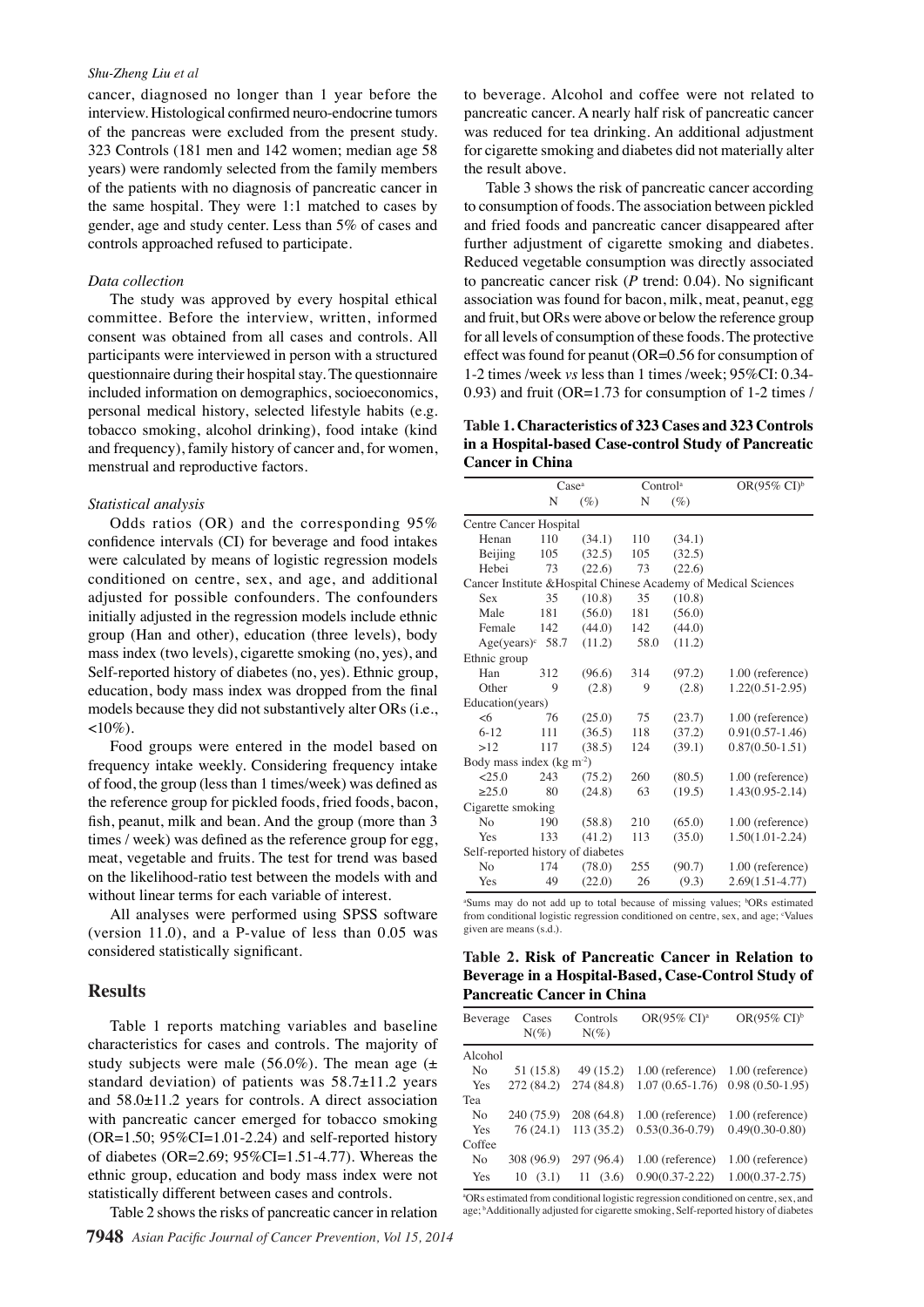| Food          |                           |                     | frequency(times/week) |                      | $p$ trend <sup>a</sup> |
|---------------|---------------------------|---------------------|-----------------------|----------------------|------------------------|
|               |                           | < 1                 | $1 - 2$               | $\geq$ 3             |                        |
| Pickled foods | Cases/controls            | 204:185             | 58:91                 | 53:45                |                        |
|               | OR1 (95% CI) <sup>b</sup> | 1.00 (reference)    | $0.56(0.37-0.84)$     | $1.04(0.65-1.65)$    | 0.03                   |
|               | OR2 (95% CI) <sup>c</sup> | 1.00 (reference)    | $0.73(0.43 - 1.23)$   | $1.33(0.73 - 2.41)$  | 0.68                   |
| Fried foods   | Cases/controls            | 257:231             | 47:80                 | 13:10                |                        |
|               | OR1 (95% CI) <sup>b</sup> | 1.00 (reference)    | $0.55(0.37-0.82)$     | $1.13(0.47 - 2.72)$  | 0.01                   |
|               | OR2 (95% CI) <sup>c</sup> | 1.00 (reference)    | $0.87(0.52 - 1.47)$   | $1.17(0.4-3.42)$     | 0.68                   |
| Bacon         | Cases/controls            | 274:268             | 29:49                 | 12:4                 |                        |
|               | OR1 (95% CI) <sup>b</sup> | 1.00 (reference)    | $0.55(0.32-0.94)$     | $2.39(0.75 - 7.58)$  | 0.11                   |
|               | OR2 (95% CI) <sup>c</sup> | 1.00 (reference)    | $1.67(0.71-3.94)$     | $3.21(0.64 - 16.11)$ | 0.11                   |
| Fish          | Cases/controls            | 135:134             | 123:148               | 61:40                |                        |
|               | OR1 (95% CI) <sup>b</sup> | 1.00 (reference)    | $0.83(0.58 - 1.17)$   | $1.59(0.97-2.6)$     | 0.69                   |
|               | OR2 $(95\% \text{ CI})^c$ | 1.00 (reference)    | $0.62(0.4-0.97)$      | $1.15(0.61 - 2.17)$  | 0.09                   |
| Peanut        | Cases/controls            | 121:106             | 113:133               | 85:83                |                        |
|               | OR1 (95% CI) <sup>b</sup> | 1.00 (reference)    | $0.74(0.51-1.08)$     | $0.89(0.57-1.4)$     | 0.16                   |
|               | OR2 (95% CI) <sup>c</sup> | 1.00 (reference)    | $0.56(0.34-0.93)$     | $0.83(0.47-1.44)$    | 0.05                   |
| Milk          | Cases/controls            | 126:138             | 91:73                 | 102:111              |                        |
|               | OR1 (95% CI) <sup>b</sup> | 1.00 (reference)    | $1.39(0.94 - 2.05)$   | $1(0.67-1.5)$        | 0.24                   |
|               | OR2 (95% CI) <sup>c</sup> | 1.00 (reference)    | $1.41(0.86 - 2.33)$   | $1.03(0.6-1.75)$     | 0.29                   |
| Bean          | Cases/controls            | 135:147             | 132:118               | 52:57                |                        |
|               | OR1 (95% CI) <sup>b</sup> | 1.00 (reference)    | $1.02(0.64-1.61)$     | $1.23(0.78-1.94)$    | 0.71                   |
|               | OR2 (95% CI) <sup>c</sup> | 1.00 (reference)    | $0.76(0.4-1.46)$      | $1.07(0.57 - 2.01)$  | 0.58                   |
| Egg           | Cases/controls            | 38:34               | 93:85                 | 188:203              |                        |
|               | OR1 (95% CI) <sup>b</sup> | $1.26(0.76-2.08)$   | $1.22(0.85 - 1.75)$   | 1.00 (reference)     | 0.24                   |
|               | OR2 (95% CI) <sup>c</sup> | $1.53(0.8-2.91)$    | $1.06(0.68-1.67)$     | 1.00 (reference)     | 0.25                   |
| Meat          | Cases/controls            | 64:52               | 111:125               | 143:145              |                        |
|               | OR1 (95% CI) <sup>b</sup> | $1.26(0.78-2.03)$   | $0.88(0.6-1.29)$      | 1.00 (reference)     | 0.52                   |
|               | OR2 (95% CI) <sup>c</sup> | $0.91(0.49-1.72)$   | $0.59(0.35-0.97)$     | 1.00 (reference)     | 0.52                   |
| Vegetables    | Cases/controls            | 4:2                 | 25:11                 | 290:309              |                        |
|               | OR1 $(95\% \text{ CI})^b$ | $2(0.37-10.92)$     | $2.4(1.15-5.02)$      | 1.00 (reference)     | 0.02                   |
|               | OR2 (95% CI) <sup>c</sup> | $1.80(0.33-9.90)$   | $2.29(1.09-4.82)$     | 1.00 (reference)     | 0.04                   |
| Fruits        | Cases/controls            | 29:54               | 115:78                | 175:190              |                        |
|               | OR1 (95% CI) <sup>b</sup> | $0.6(0.35-1.02)$    | $1.73(1.16-2.58)$     | 1.00 (reference)     | 0.55                   |
|               | OR2 (95% CI) <sup>c</sup> | $1.36(0.63 - 2.93)$ | $1.73(1.05-2.86)$     | 1.00 (reference)     | 0.11                   |

## **Table 3. Risk of Pancreatic Cancer in Relation to Food in a Hospital-Based, Case-Control Study of Pancreatic Cancer in China**

<sup>a</sup>Linear trend across frequency of food intake; <sup>6</sup>OR estimated from conditional logistic regression conditioned on centre, sex, and age; <sup>c</sup>Additionally adjusted for cigarette smoking, Self-reported history of diabetes

week *vs* more than 3 times /week; 95%CI: 1.05-2.86). A high intake of meat was associated to a higher risk of pancreatic cancer (OR=0.59 for consumption of 1-2 times /week *vs* more than 3 times /week; 95%CI: 0.35-0.97).

## **Discussion**

The present study confirms the inverse association of tea and vegetable with pancreatic cancer. Moreover, it adds evidence to the risk of meat and the protected effect of fruit with pancreatic cancer.

Epidemiological data on the association between tea and pancreatic cancer are controversial. Lin et al has reported that green tea consumption does not decrease the risk for pancreatic cancer in Japanese adults (Lin et al., 2008). However, these findings are in sharp contrast to previous studies that support a pancreatic protective effect of tea. Several studies have shown that increased tea consumption is associated with a corresponding decline in the risk for pancreatic cancer (Whittemore et al., 1983; Zatonski et al., 1993; Shibata et al., 1994). One explanation for the contrary results is the possible impact and role of confounding factors such as geography and

race (Lin et al., 2008). A recent population-based casecontrol study in urban Shanghai has drawn the similar result with our study (Wang et al., 2012).

The significant inverse correlation between vegetables and the risk of pancreatic cancer is in agreement with a number of previous investigations. A multi-centre population-based case-control study in the United States discerned a statistically inverse relationship between cruciferous vegetables and the risk of pancreatic cancer in both males (OR= $0.5$ ,  $p=0.04$ ) and females (OR= $0.4$ , *p*=0.002) (Silverman, Swanson et al., 1998). In a casecontrol study in Canada, a reduced risk of pancreatic cancer was related to vegetables and vegetable products (OR=0.47; 95%CI: 0.21-1.06; *p*-trend=0.024) (Ghadirian and Nkondjock, 2010). The raw vegetable consumption was associated with decreased pancreatic cancer risk (OR=0.71, 95%CI: 0.51-0.99) in a nested, case-control study in Japan (Inoue et al., 2003).

A recent meta-analysis (Bae et al., 2009) reported a moderate inverse association for citrus fruits with current evidence suggesting that folate and folate-containing foods may exert a protective effect against pancreatic cancer (Larsson et al., 2006; Aune et al., 2009). And although